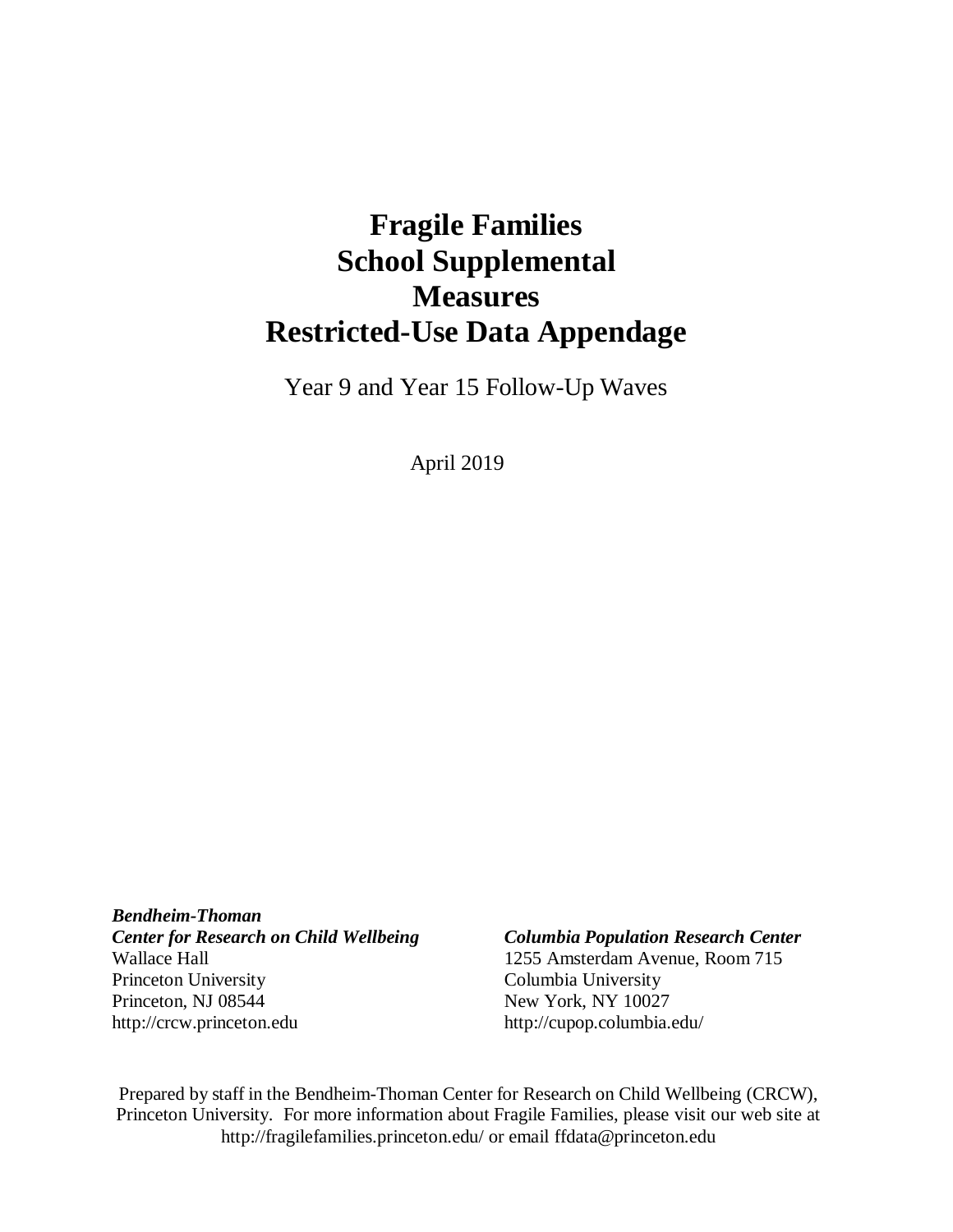## **DATA APPENDAGE OVERVIEW**

The Fragile Families Supplemental School Measures Restricted-Use Data Appendage (ff\_sch\_g1y9y15\_pub1.dta) contains school-level data that correspond the PCG and/or youth interview at Year 15 and Year 9. Data collected during those two waves of data collection included the school the focal child attended at the time of the interview. In addition, at Year 9, the PCG was asked which school the focal child attended at grade 1. As a result, information on the focal child's grade 1 school is included in this data appendage. Variables consist of aggregate demographic and economic characteristics within schools, reported at each wave. Grade 1 data corresponds with the school attended during grade 1, as reported by the PCG during the Year 9 interview period. Year 9 data corresponds with the school and school year attended during the Year 9 interview period, as reported by the PCG or teacher; Year 15 data corresponds to the school and school year reported during the Year 15 interview period.

## **FILE LAYOUT**

The file contains 4,898 observations (one per family) and is sorted by *idnum.*

## <span id="page-1-0"></span>**VARIABLE NAMING CONVENTION**

School variable names are up to 26 characters long. The first 3 characters contain the variable prefix. Characters 4-7 correspond to the administrative data source from which data was appended. Characters 9-12 contain the school year the data represent. The  $14<sup>th</sup>$  character and up are an abbreviated description of the data. The variable names are constructed as follows:

| Position     | Character           | Indicates                                            |
|--------------|---------------------|------------------------------------------------------|
| $\mathbf{1}$ | r                   | Restricted data                                      |
| 2            | S                   | School measure                                       |
| 3            | 4                   | Grade 1                                              |
|              | 5                   | Fifth wave (Year 9)                                  |
|              | 6                   | Sixth wave (Year 15)                                 |
| $4 - 7$      | nces                | National Center for Education Statistics (NCES) data |
| $9 - 12$     | **** $(e.g., 0809)$ | School year represented in data                      |
| $14 - 26$    | e.g. pctother       | Variable description                                 |

For example, variable **rs6nces\_1314\_lowgrade**: the prefix (position 1-3) **rs6** refers to a restricted-use school measure at the sixth follow-up interview (Year 15); the numeric (**1314**) refers to the school year (2013-2014), and the suffix (**lowgrade**) refers to the lowest grade available at school.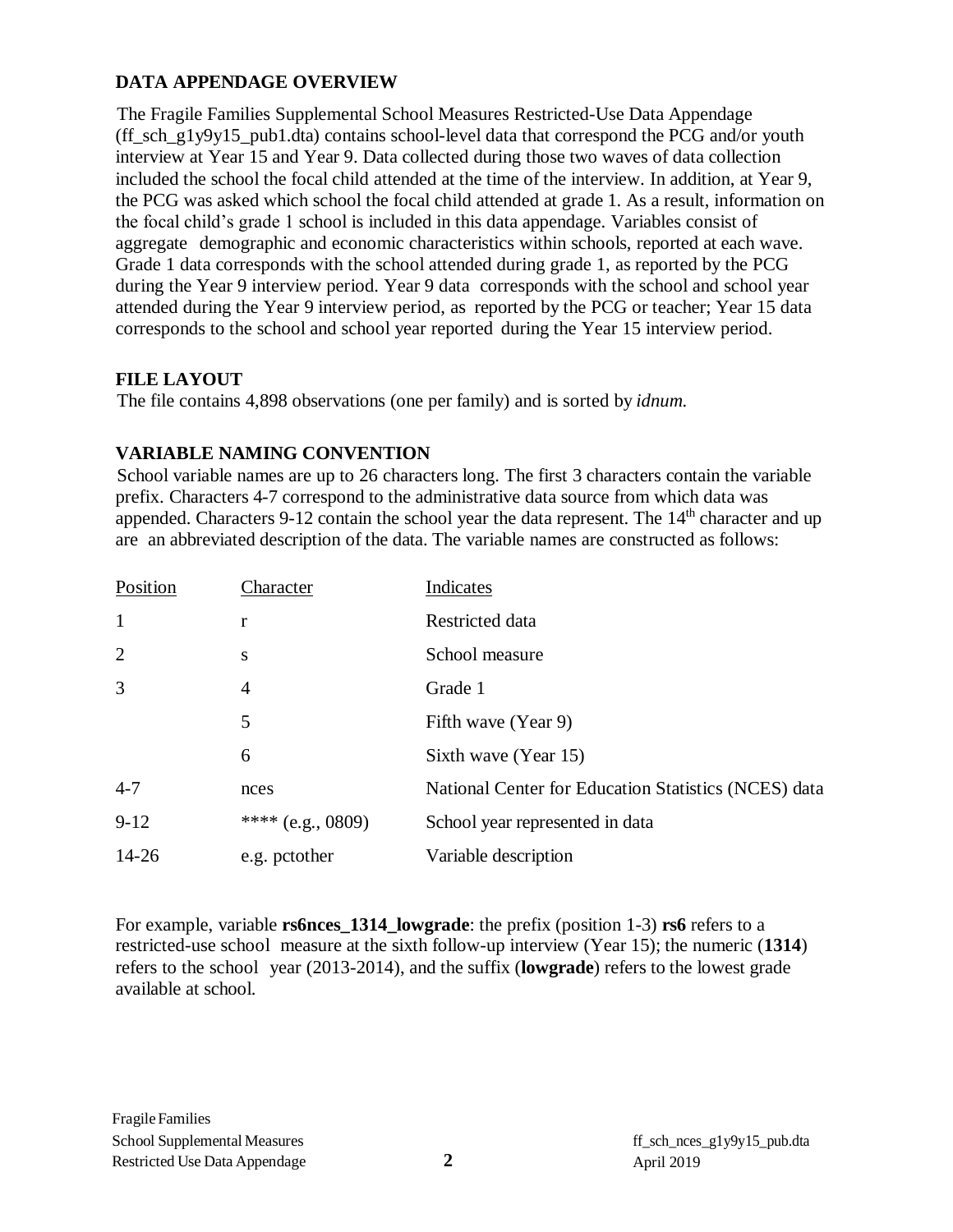#### **GEOGRAPHY**

#### *NCES school code identification process*

The focal child's school is reported by the PCG or child/youth at Year 15. At Year 9, the focal child's school is reported by the PCG or teacher. At Year 15 and Year 9, our survey subcontractor, Westat, provided CRCW staff with a set of school addresses and NCESSCH and PPIN numbers derived from school names and addresses provided by families during the PCG interviews, and – at Year 9 – when interviewers obtained permission to contact teachers by a mailed survey.

The focal child's grade 1 school is reported by the PCG during the Year 9 interview. At Year 9, the PCG was initially asked whether their child attended the same school in grade 1 as they were currently attending at Year 9. If the PCG reported the focal child attended the same school at grade 1 and Year 9, the focal child was assigned the school they attended at Year 9 at grade 1. In 20 cases, the focal child's Year 9 school and grade 1 school do not correspond to each other, despite the PCG reporting the school as same (flagged in variable rs4nces\_y9g1status as 'recoded no'). This is due to the school from Year 9 corresponding to the school reported by the teacher, when the teacher was also surveyed. The teacher at Year 9 was surveyed *after* the PCG Year 9 interview, in those 20 cases the child had switched schools by the time of the teacher survey. Consequently, the Year 9 school was updated to the address provided by the teacher, while the Grade 1 school remained equivalent to the school reported by the PCG. In cases where the focal child attended a different school in grade 1 than at Year 9, the PCG reported-school for Grade 1 was assessed and assigned the appropriate school ID number to be merged to NCES school data files.

Downloaded NCES school data files were merged to school ID numbers using the NCESSCH number for public schools and PPIN for private schools. In cases where a merge did not work or both NCESSCH and PPIN were missing, we entered or corrected school codes by manual searches for schools through the school search tools available on the NCES survey websites. Some schools' codes did not merge to the data, either because they were not operational during any NCES survey period or because they elected not to complete the survey, and this information on these schools is missing in the final file. Through a one-to-many merge the school identifiers were merged to a crosswalk including a family IDNUM and school NCES number. All school identifiers, such as name, address, district, and NCES code, were removed from the file.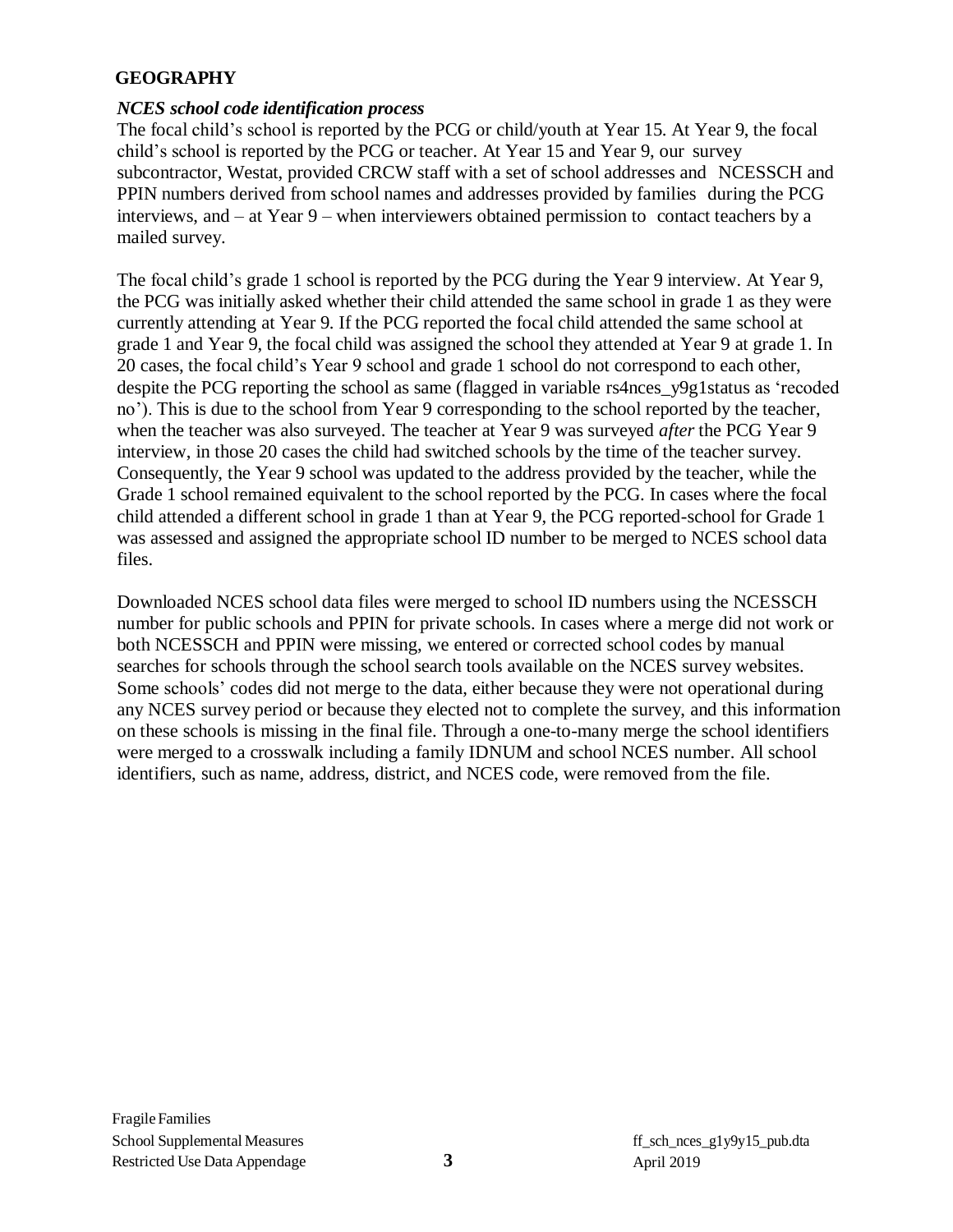#### *Pseudo school identifiers*

To protect the privacy of respondents, the actual NCES school codes are not included in the current data appendage. However, it includes pseudo school identifiers variables  $(rs*ncessch p)$ .

# **DATA SOURCE**

#### *National Center for Education Statistics (NCES)*

The source files for are the Common Core of Data's Public Elementary/Secondary School Universe Survey Data for school years 2004-05, 2005-06, 2006-07, 2007-08, 2008-09, 2009- 10, 2013-14, 2014-15, 2015-16 and 2016-2017. Public school data [\(http://nces.ed.gov/ccd/pubschuniv.asp#rev\)](http://nces.ed.gov/ccd/pubschuniv.asp#rev) and Private school data [\(http://nces.ed.gov/surveys/pss/pssdata.asp\)](http://nces.ed.gov/surveys/pss/pssdata.asp) were accessed through the NCES website. Private school data were administered every other school, as a result source data added include school years 2005-06, 2007-08, 2009-10, 2011-12, 2013-14 and 2015-16.

## *Constructed Variables*

Additional variables were constructed for the school supplemental data. The variables s\*\_schyr was computed to determine the school year the child most likely attended school. At Year 9, the date of the teacher survey was used. If there was no date or no teacher survey, the date of the home visit or PCG interview was used. If the dates of those interviews was 10/2007 or earlier, the school year considered was 2006-07; between 11/2007 and 10/2008, 2007-08; between 11/2008 and 10/2009 was 2008-09 school year; between 11/2009 and 10/2010 was 2009-10 school year. For Year 15, the date of PCG interview was used. If the date of those interviews was 10/2014 or earlier, the school year considered was 2013-2014; between 11/2014 and 10/2015 was 2014-15 school year; between 11/2015 and 10/2016 was 2015-16 school year; between 11/2016 and 10/2017 was 2016-17 school year. The variable rs5nces\_schyrsource indicates which type of interview (PCG, teacher or home-visit) date was utilized to compute rs5nces\_schyr. The type of school the child attended – public, private, or homeschooled – is indicated by s\*\_schooltype. The school type variable also notes if an indicated school (public or private) does not have corresponding information in the NCES surveys.

#### *Notes*

# **2016-2017 Data Format**

Unlike data for previous, the 2016-2017 school year data was released in a "long" instead of "wide" format. As described in the 2016-17 Common Core of Data (CCD) Universal Files documentation (Chapter 4, Section B.), metrics from 2016-17 were released as such:

*The "long" file format includes multiple records for each entity, each providing a separate data value, each with a set of qualifiers. Each of these individual records may be detail count or a subtotal. For example, in the long file format, the detail SEA-level record for the number of third-grade Hispanic girls in Oregon would comprise the student count plus the required qualifiers (e.g., state ID, grade, race/ethnicity and sex). The membership file also includes subtotals by race/ethnicity and sex and totals for the reporting unit.*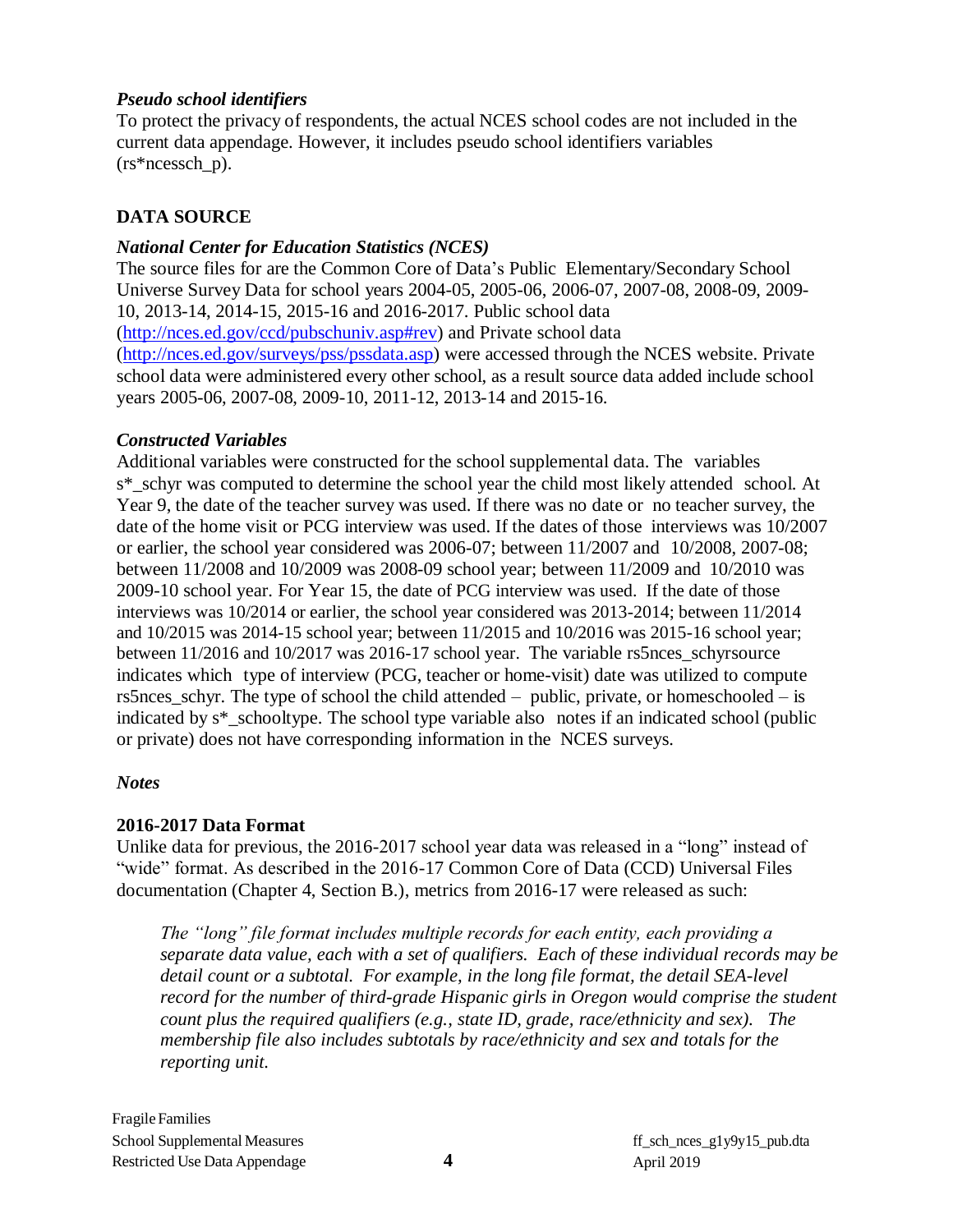Whereas in previous years, data from the NCES was minimally formatted and merged to the Fragile Families sample, in 2016-17 counts were summed to fit the data appendage "wide" format. Documentation on the 2016-17 change in NCES data structure can be found at: <https://nces.ed.gov/pubsearch/pubsinfo.asp?pubid=2019052>

#### **2016-2017 Pupil to teacher variable**

In previous years, the number of full time equivalent (FTE) teachers was a count of individual number of teachers working full time. Thus, the pupil to teacher variable with suffix \*pup2teach was the ratio of individual students to individual teachers hired full-time. In 2016- 17, teacher full time equivalency was no longer based on the count of individual teacher but count of hours spent teaching, where 1 is full-time. The rs6nces\_1617\_pup2teach is still calculated the same manner as in previous years but should be used with caution. Staff documentation (C059, Section 2.4.1) provided by the NCES:

*An individual staff member's total FTE can exceed 1.0 if that individual regularly works overtime. For example, if FTE is defined as a 40-hour week, and a teacher teaches 40 hours at one school each week and an additional 4 hours teaching elementary/secondary classes at another school, that teacher's total FTE would be 1.1 (44 hours / 40 hours) and the teacher would be counted as 1.0 FTE at the first school and 0.1 FTE at the second school.*

This documentation can be found at [https://www2.ed.gov/about/inits/ed/edfacts/sy-16-17](https://www2.ed.gov/about/inits/ed/edfacts/sy-16-17-nonxml.html/) [nonxml.html/](https://www2.ed.gov/about/inits/ed/edfacts/sy-16-17-nonxml.html/)

#### **Highest Grade 2014-2015, 2015-16 and 2016-17**

Unlike the data for previous school years, the 2014-2015 school year data onward include the possibility of 13 as a highest grade at a school. The following explanation comes from the Membership documentation (C052, Section 2.5) provided by the NCES:

*This grade label is used to designate high school students who are enrolled in programs where they can earn college credit in an extended high school environment, or CTE students in a high school program that continues beyond grade 12. All students reported under grade 13 must have completed grade 12. "Completed grade 12" in this context means that the student is on track in his/her particular program although he/she may not yet have fulfilled all graduation requirements.*

There are cases in this data appendage with 13 selected as the highest grade available. Because the NCES includes 13 as a grade option, these cases were not recoded. This documentation can be found at https://www2.ed.gov/about/inits/ed/edfacts/sy-14-15[-nonxml.html.](https://www2.ed.gov/about/inits/ed/edfacts/sy-14-15-nonxml.html)

#### **Lowest/Highest Grades**

Variables for lowest and highest grades through all years of data are coded as strings instead of as a numeric variable. The decision to do so is based on the manner in which the raw data was coded with "UG" representing ungraded, "PK" pre-kindergarten and "KG" kindergarten.

#### **Membership variable 2004-2005 – 2009-2010**

In years reported between 2004-2005 and 2009-2010, the membership variable (a count of the enrolled students at the school) in a few cases (less than ten) had no students in enrolled. As

FragileFamilies School Supplemental Measures Restricted Use Data Appendage

ff\_sch\_nces\_g1y9y15\_pub.dta **5** April 2019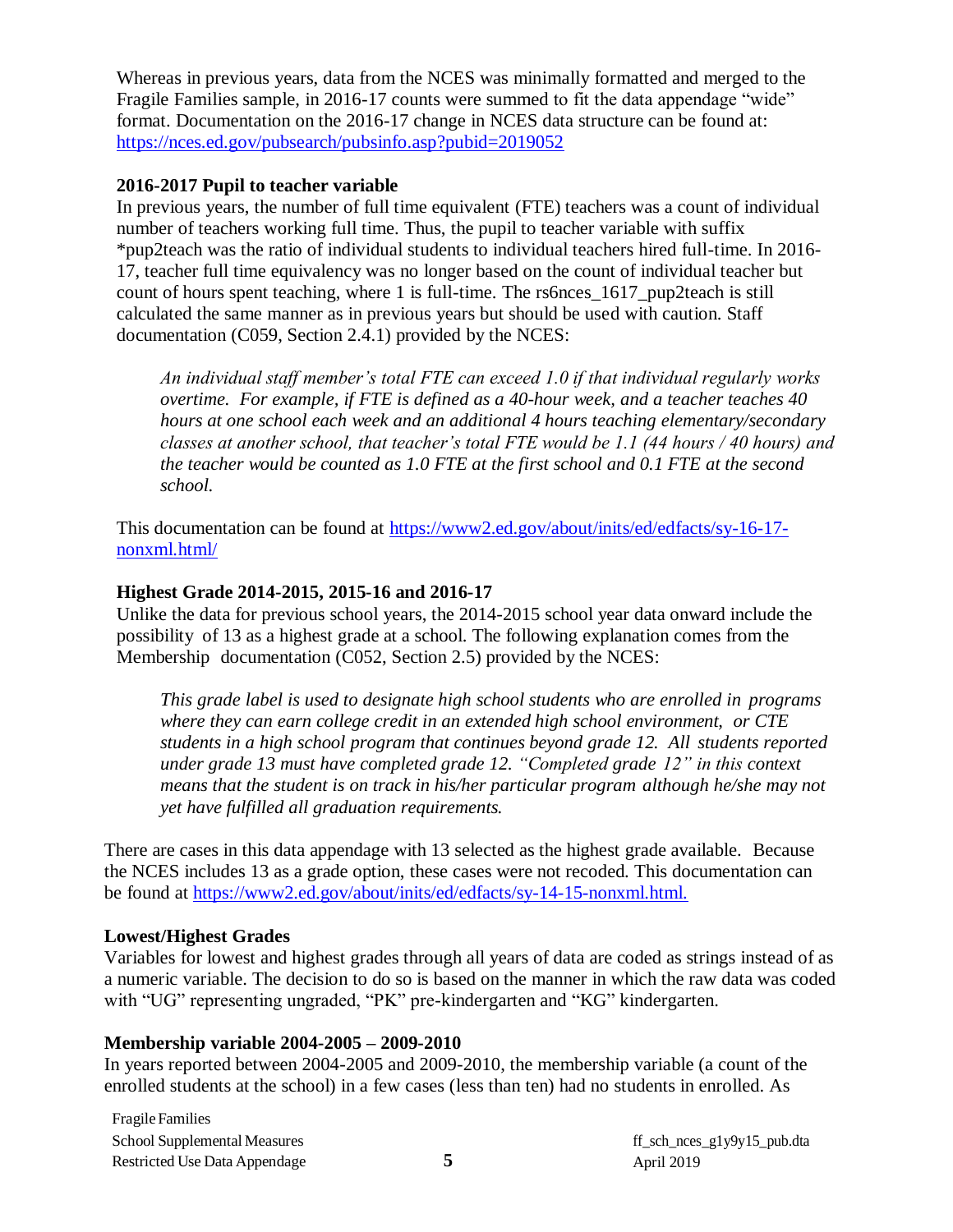described in a footnote of the 2005-06 Common Core of Data (CCD) Universal Files documentation (page 3), membership variables were released with zero enrollments in cases where students were enrolled in multiple schools:

*Schools in the CCD may have no reported enrollment but still serve students because students can only be reported among the membership of one school. For example, a vocational school may serve students who are dually enrolled in a regular school and the regular school reports their membership. This vocational school serves students, but would have no reported enrollment in the CCD because the students are included in the membership of the regular school.*

This documentation can be found at<https://nces.ed.gov/ccd/pdf/psu051agen.pdf>

# **MISSING VALUES**

All missing values for supplemental school variables are coded using similar conventions found in other FFCWS data files. More specifically, the following four missing codes are used:

| -9 Not in wave  | The respondent did not participate in interview/assessment.                                                                                                                                            |
|-----------------|--------------------------------------------------------------------------------------------------------------------------------------------------------------------------------------------------------|
| $-7$ N/A        | Child is homes chooled or not attending school.                                                                                                                                                        |
| -8 Out of range | School-reported value was not within feasible range.                                                                                                                                                   |
| $-6$ Skip       | Public school attendees for private school specific variables and<br>private school attendees for public school specific variables. Or<br>Schools did not complete the NCES surveys that specific year |
| -3 Missing      | Schools with NCES survey had missing data for any question.                                                                                                                                            |